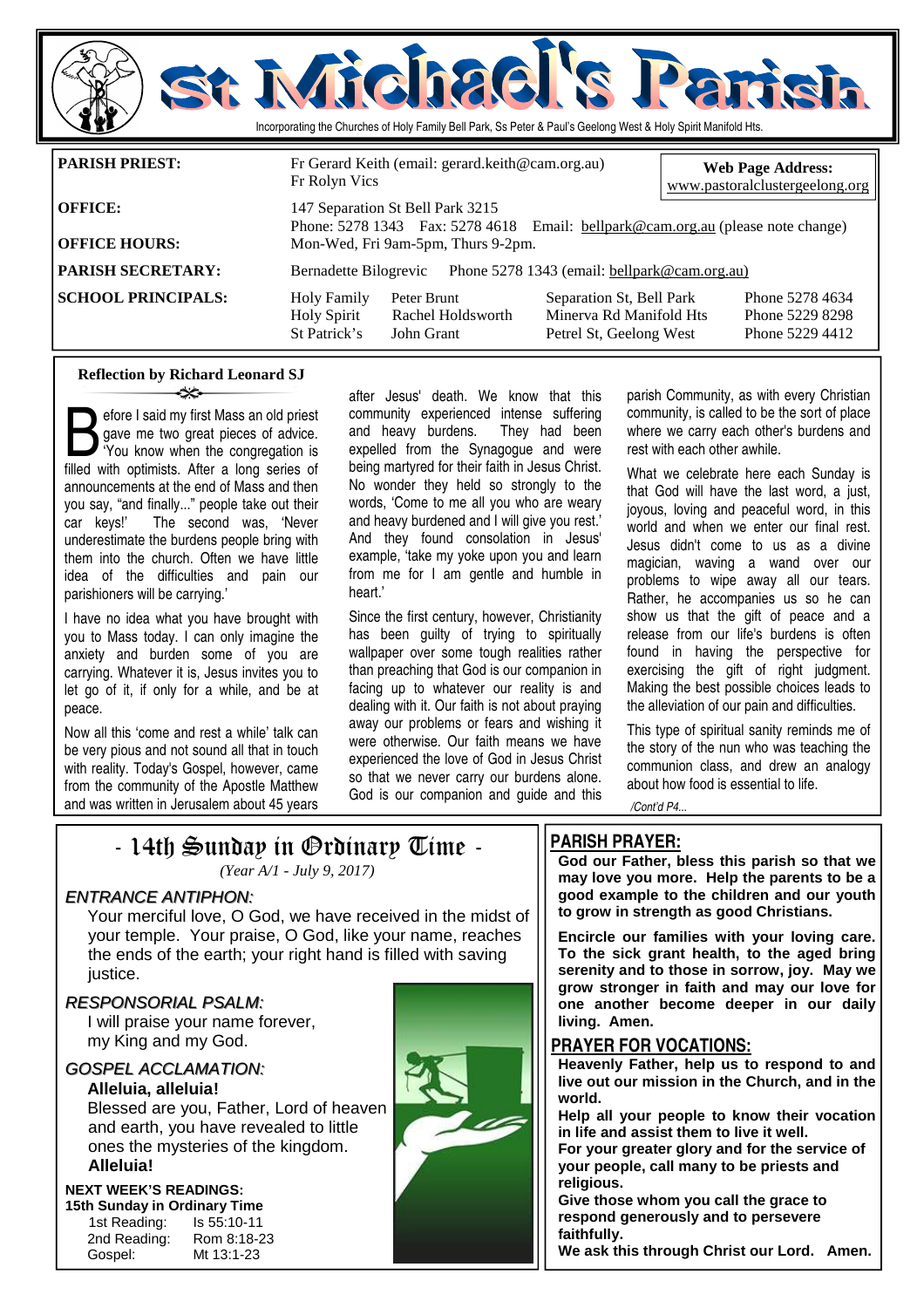# The St Michael's Parish at Prayer

## <u>WEEKEND MASSES:</u>

Holy Family, Bell Park: Holy Spirit, Manifold Hts: Ss Peter & Paul's, Geelong West:

English… 8am and 9.30am Sunday 6.00pm Saturday 5.00pm Saturday Croatian… 11am Sunday 11am 1st, 3rd & 5th Sundays 11am 2nd & 4th Sundays Slovenian.. 12.15pm every 2nd Sunday of the month

WEEKDAY MASSES:

**Holy Family:** 9.15am Tues, 9.15am Thurs **Holy Spirit:** 9.00am Wed, 11am Fri and 9am 1st Sat. **Reconciliation after Saturday Mass McKellar Centre:** 10.15am - 1st Tuesday **Multicultural Centre:** 1.30pm - 1st Friday; **Vincentian Village:** 3.00pm 1st & 3rd Monday, (2nd & 4th Communion Service) **St John of God Hospital:** 11.30am every Thursday in SJOG Chapel

BAPTISMS: 1st & 3rd Sundays 12noon at Holy Spirit, 2nd & 4th Sundays 12noon at Ss P&P, 3rd Sunday 2pm at Holy Family

### COMMUNAL PRAYER:

| Holy Family Women's Prayer Group   |
|------------------------------------|
| <b>Meditation Group</b>            |
| Prayer of the Church               |
| Holy Family Women's Prayer Group   |
| Italian Prayer Group               |
| Adoration of the Blessed Sacrament |
| <b>Divine Mercy</b>                |
| Rosarv                             |
|                                    |

**After 11am Mass Holy Spirit Church** After 9am Mass **Holy Spirit Church** 

10.00am **Holy Family Community Centre Tues 3.30pm Holy Family Community Centre Before 9am Mass Holy Spirit Church Before 9am Mass Holy Spirit Church** 10.00am **Holy Family Community Centre** 10.00am St Patrick's Chapel **Franch 3.00pm** Holy Spirit Church

### **OUR LADY'S STATUE:**

**July 10-24:** Ramios family, 85 Sunderland Rd If anyone would like to have Our Lady's Statue or if you could spare an hour a month to help, ph Tina Montalto on 5278 9314.

## AS A COMMUNITY WE PRAY FOR:

**RECENT DEATHS:** Margaret Hutchins

**ANNIVERSARIES:** Nikola Mikin, Tindara Rao

**BAPTISMS:** -

**PRAY FOR THE SICK:** Anita Capicchiano, June Smith, Cheryl Lambert, Ana Siketa, Johann Angerbaure, Hilary Thornton, Margaret Howard, Gina Ciuffetelli, Elaine & Aaron Lyall, Noella Duggan

*Please note: After approx five weeks names will be deleted from the sick list . Please phone the office on 5278 1343.*

# Roster for Next Sunday, July 16, 2017

(3rd Sunday of the Month)

### **HOLY FAMILY 8.00AM 9.30AM**

### **HOLY SPIRIT: 6.00PM 11.00AM**

Commentators M Carson

Commentators **K Saunders** A Scaddan Lectors B Rainbow H Verdnik, T McMahon Welcomers L Allum, P Ruggeri, R Culo E Dalton Projectionist **R** Allum **C Resciniti** 

Lectors **J McKenzie G Brown, M Kroger** Special Ministers G Wright, The Contract Contract C Wright, C Sells Welcomers I Cleary, L Coles, S Norris, T Stefek Projectionist P Eastman (even months) S Eland (odd) D Brown (even months)

### **Ss PETER & PAUL'S: 5.00PM**

Commentators L Middleton Special Ministers K Maddalena Welcomers T McNair Projectionist D Whelan

Lectors **K Maddalena, A Beachell** 

Special Ministers A Vanjek, P Ruggeri, R Culo C&J Taylor, M Fiorillo, I Raj, T Herath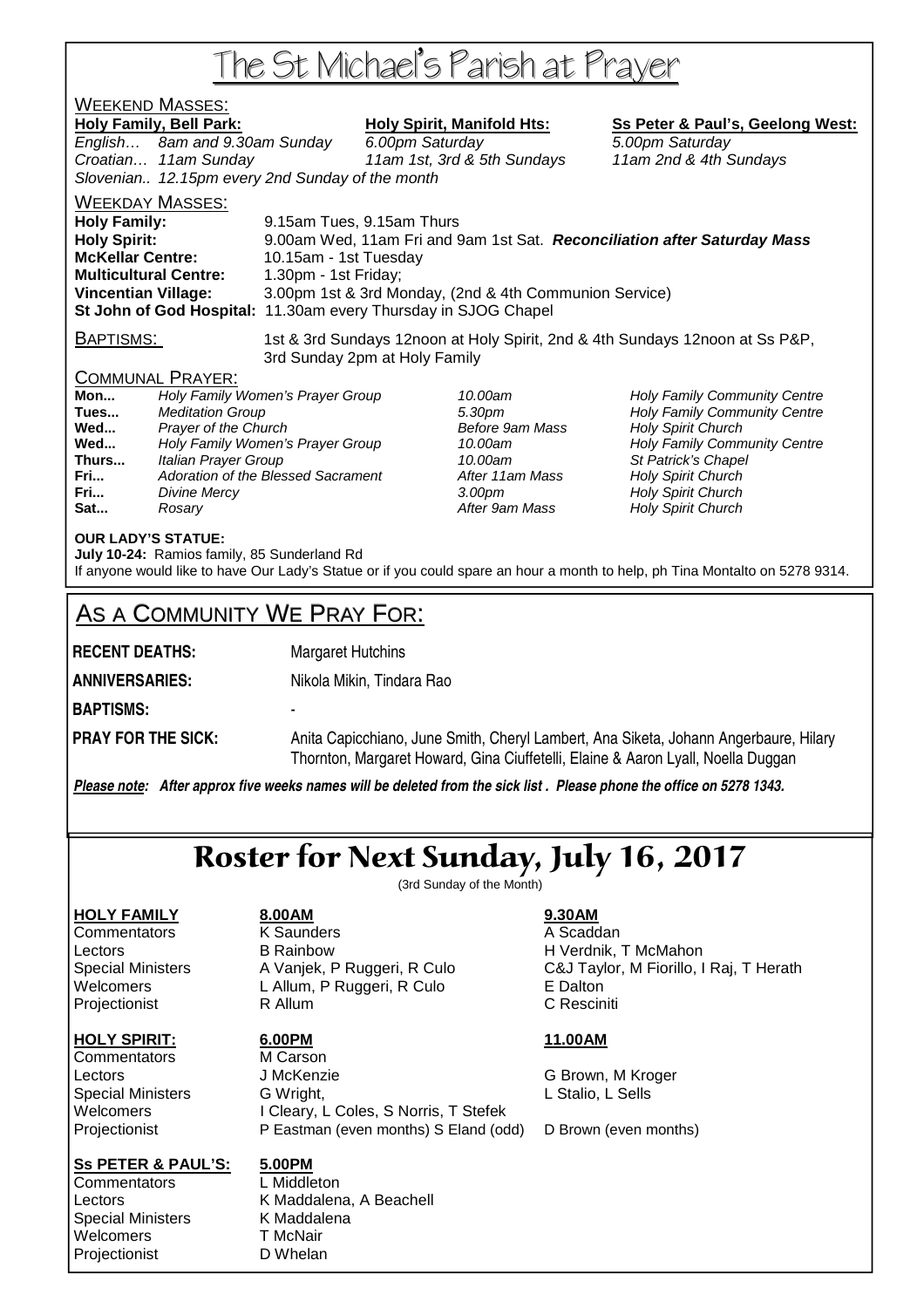## Recurring Activities in St Michael's:

**St Michael's Luncheon…** First Sunday of each month at the Holy Spirit Hall from 12noon. BYO food and drink to share. **Holy Family Luncheon..** Third Sunday of each month at the Community Centre from 12noon. **BYO casserole & drink to share. Holy Family Women's Group…** First Monday evening of each month at the Community Centre 6.30pm (Winter), 7.00pm (D'light savings) **St Vincent de Paul…** Holy Family meet 1st and 3rd Tuesdays at the Community Centre 7.30pm. Holy Spirit meets 1st and 3rd Tuesdays 5.00pm in Holy Spirit Hall **Legion of Mary…** Every Friday 9.30am in the Holy Family Community Centre **Baptism Preps** <br> **Holy Family Choir Practice... Ath Mondays 7.30pm in the Community Centre Holy Family Church Holy Family Choir Practice…** Every Wednesday night at Holy Family Church 7pm **Manifold CWL...**<br> **Holy Spirit Hall, 1st Wednesdays in the month in St Patrick's Channel Computer Channel First Thursday of the month in St Patrick's Cha Italian Mass…** First Thursday of the month in St Patrick's Chapel 2nd Tues of each month, 6.15pm at Capri Receptions. Dinner/Guest Speaker - ph 0431 959 584

*If you wish to know more about these groups, as well as about our Sacramental Program for children in non-Catholic schools, our Baptism and Wedding procedures, our Partnership with the Columbans in the Philippines and so on, please visit our webpage: www.pastoralclustergeelong.org*

\_\_\_\_\_\_\_\_\_\_\_\_\_\_\_\_\_\_\_\_\_\_\_\_\_\_\_\_\_\_\_\_\_\_\_\_\_\_\_\_\_\_\_\_\_\_\_\_\_\_\_\_\_\_\_\_\_\_\_\_\_\_\_\_\_\_\_\_\_\_\_\_\_\_\_\_\_\_\_\_\_\_\_\_\_\_\_\_\_\_\_\_\_\_\_\_\_\_\_\_\_\_\_\_\_\_\_\_\_\_\_\_\_\_\_\_\_\_\_\_\_\_\_\_\_\_\_\_\_\_\_\_\_\_\_\_\_\_\_\_\_\_\_\_\_\_\_\_\_\_\_\_\_\_\_\_\_\_\_\_\_\_\_\_\_\_\_\_\_\_\_\_\_\_\_\_\_\_\_\_\_\_\_\_\_\_\_\_\_\_\_\_\_\_\_\_\_

# St Michael's Rews:

♦ **A PRACTICAL WAY TO WELCOME THE CATHOLIC REFUGEES FROM IRAQ AND SYRIA:** Many thanks to the parishioners who have offered to assist our new parishioners from Iraq and Syria with our English speaking project. Our first meeting will be on **Tuesday July 18th, 7pm at the Parish Community Centre, 147 Separation St Bell Park.**



- Fr Gerard is away until Friday July 14. He will be on a silent Christian Meditation Retreat for one week.
- ♦ Fr Rolyn is away in Sydney on a Filipino Priests' Conference from Tuesday July 11 until Friday July 14.
- ♦ There will be **No Mass** on **Tuesday 11 July 9.15am at Holy Family, Wednesday 12 July 9am at Holy Spirit, Thursday 13 July 9.15am at Holy Family and Friday 14 July 11am at Holy Spirit**
- A HEARING LOOP SYSTEM has been installed at Holy Family and Ss Peter & Paul's. Soon the same system will be installed at Holy Spirit.
- A CALL FOR ASSISTANCE: Ss Peter & Paul's is a popular Church for weddings. Part of the service to couples is that bows are placed on the pews and flowers are arranged. Couples are appreciative of this service. To continue to provide this service there is a need for further volunteer support. If you are interested please contact the office on 5278 1343 for further information.

### SAVE THE DATE: **"Moving Forward from Royal Commission - What does this mean for our local Catholic Community/Parish?" -** A public conversation with Francis Sullivan, CEO of the Catholic Church's Truth, Justice and Healing Council - **Thursday October 19th, 7pm at Holy Family.**

# Liturgy at St Michael's:

## **FIRST EUCHARIST PROGRAM FOR CHILDREN IN THE NON-CATHOLIC SCHOOL SYSTEM:**

A warm welcome is extended to children who are looking to make their First Eucharist and who are not in the Catholic School system. Please note that prior to making their First Eucharist they must have received the Sacrament of Reconciliation. The program this year is as follows...

**Session 1: Sunday July 30 at 9.30am Holy Family Church** - Welcome and Commitment Mass for children followed by Lesson at Holy Family Community Centre.

**Session 2: Wednesday August 2 at 7pm Holy Family Community Centre** - Family based presentation on the Eucharist with parents and children in attendance

**Session 3: Sunday August 6 at 9.30am Holy Family Church - Lesson for children during the first part of the Mass.<br><b>Session 4: Sunday August 13 at 9.30am Holy Family Church - Lesson for children during the first part of the** 

**Session 4: Sunday August 13 at 9.30am Holy Family Church** - Lesson for children during the first part of the Mass **First Eucharist: Sunday August 20 or August 27 at 9.30am Holy Family Church** 

**Please Note:** If you are unable to attend any one of the Sunday classes, a catch up class will be held on **Sunday August 20** and then your child's First Eucharist will be on **Sunday August 27.** 

The cost of the program is **\$70 per child.** If you wish to enrol in person - enrolments will be accepted at the Parish Office up until **Friday July 21, 2017**. Office hours are 9am to 5pm on Monday, Tuesday, Wednesday and Friday. **Please note - enrolments must close on Friday July 21st, 2017.**

If you would like any further information, please contact Bernadette at St Michael's Parish Office on 5278 1343.

**CONFIRMATION FOR CHILDREN IN THE NON-CATHOLIC SCHOOL SYSTEM** will be held on **Saturday October 14th, 2.30pm in Holy Spirit Church.** Further details about the program will be made available in due course.